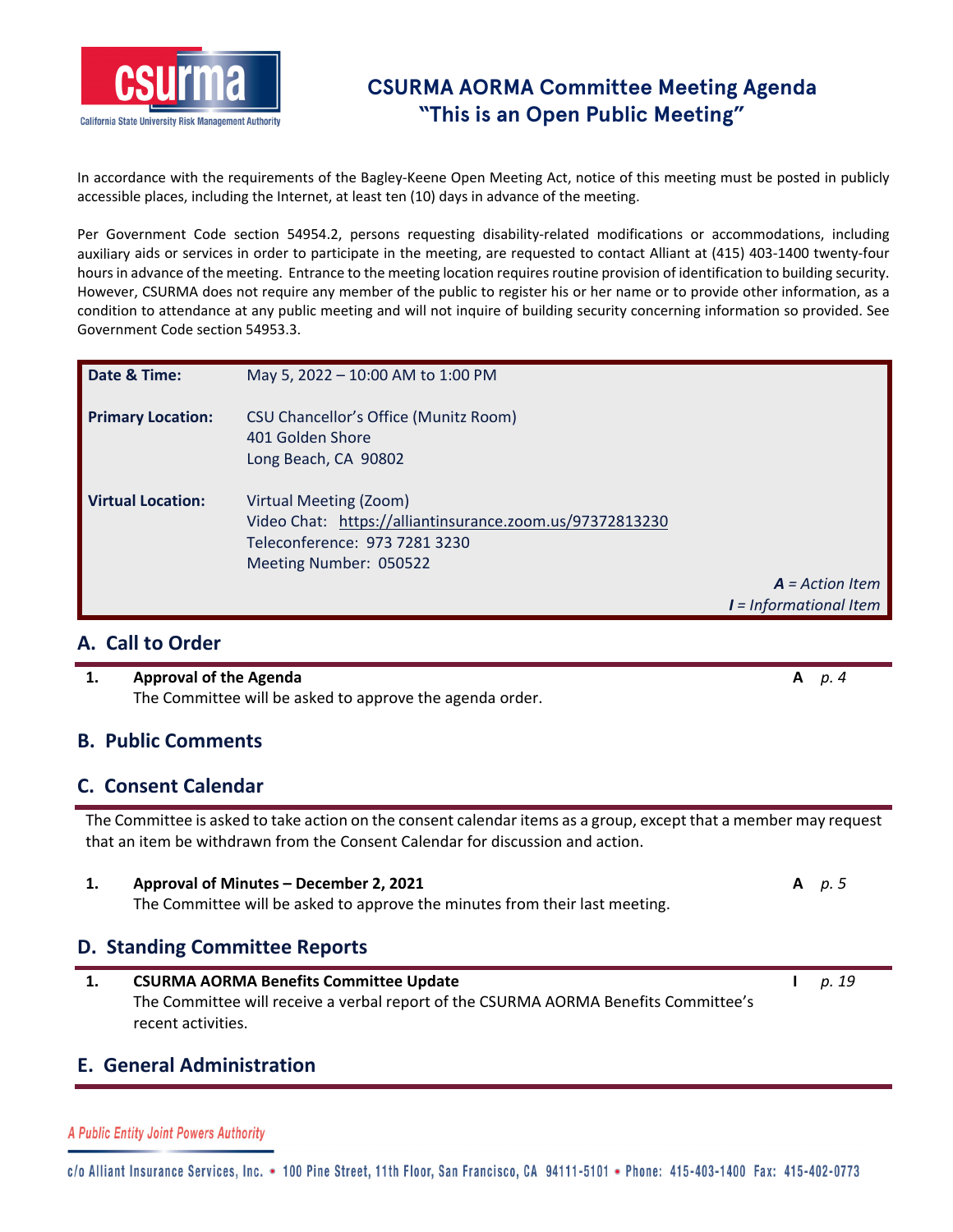

# **CSURMA AORMA Committee Meeting Agenda "This is an Open Public Meeting"**

| 1.  | FY 2021/22 Long Range Action Plan<br>The Committee will be updated on the progress of each project on the Long Range Action<br>plan.                                                                                                                                                     | $\mathbf{I}$ | p. 20      |
|-----|------------------------------------------------------------------------------------------------------------------------------------------------------------------------------------------------------------------------------------------------------------------------------------------|--------------|------------|
| 2.  | <b>Excess Insurance Renewals and Underwriter Meetings Report</b><br>The Committee will receive a report on the renewals of the excess insurance policies.<br>Renewal of the insurance programs is delegated to the Treasurer and Secretary-Auditor<br>under Policy and Procedure No. 15. | L            | p. 23      |
| 3.  | CSURMA Campus and AORMA Property Programs - Revision to Coverage Terms Relative<br>to Remote Locations<br>The Committee will hear a report on the anticipated change to the level of coverage for<br>remote locations.                                                                   |              | p. 29      |
| 4.  | <b>PRISM Workers' Compensation Renewal</b><br>The Committee will discuss and will be asked to take action to set the primary workers'<br>compensation rates through PRISM.                                                                                                               |              | $A$ $p.30$ |
| 5.  | Adoption of the FY 2022/23 CSURMA Operating Budget<br>The Committee will review and recommend approval to the Executive Committee of the FY<br>22/23 CSURMA Budget.                                                                                                                      |              | A $p.32$   |
| 6.  | <b>CSURMA AORMA Policies and Procedures - Biennial Review</b><br>The Committee will be asked to review the AORMA Policies and Procedures and approve<br>revisions as appropriate.                                                                                                        |              | A p. 48    |
| 7.  | <b>CSURMA AORMA Committee Election Results</b><br>The Committee will hear the results of the election for the two-year term beginning on July<br>1, 2022 to June 30, 2024.                                                                                                               | L            | p. 104     |
| 8.  | <b>Intellectual Property Infringement Coverage</b><br>The Committee will be asked to discuss and if appropriate approve an extension of coverage<br>within the AORMA Liability Self-Insured Risk Pool for Infringement of Intellectual Property.                                         |              | A p. 107   |
| 9.  | <b>AOA Conference Support</b><br>The Committee will be asked to discuss the support of the AOA Conference.                                                                                                                                                                               |              | A p. 128   |
| 10. | Humboldt State University Center - FY 22/23 AORMA Program Contributions<br>The Committee will be asked to discuss the AORMA contributions made by the Humboldt<br>University Center in light of the termination of all operations.                                                       | A            | p. 129     |
| 11. | <b>Good Practices While Working from Home</b><br>The AORMA Committee will be asked to review the University's Telecommuting Program<br>Document providing direction to Staff as appropriate.                                                                                             | A            | р. 130     |

A Public Entity Joint Powers Authority

Page2